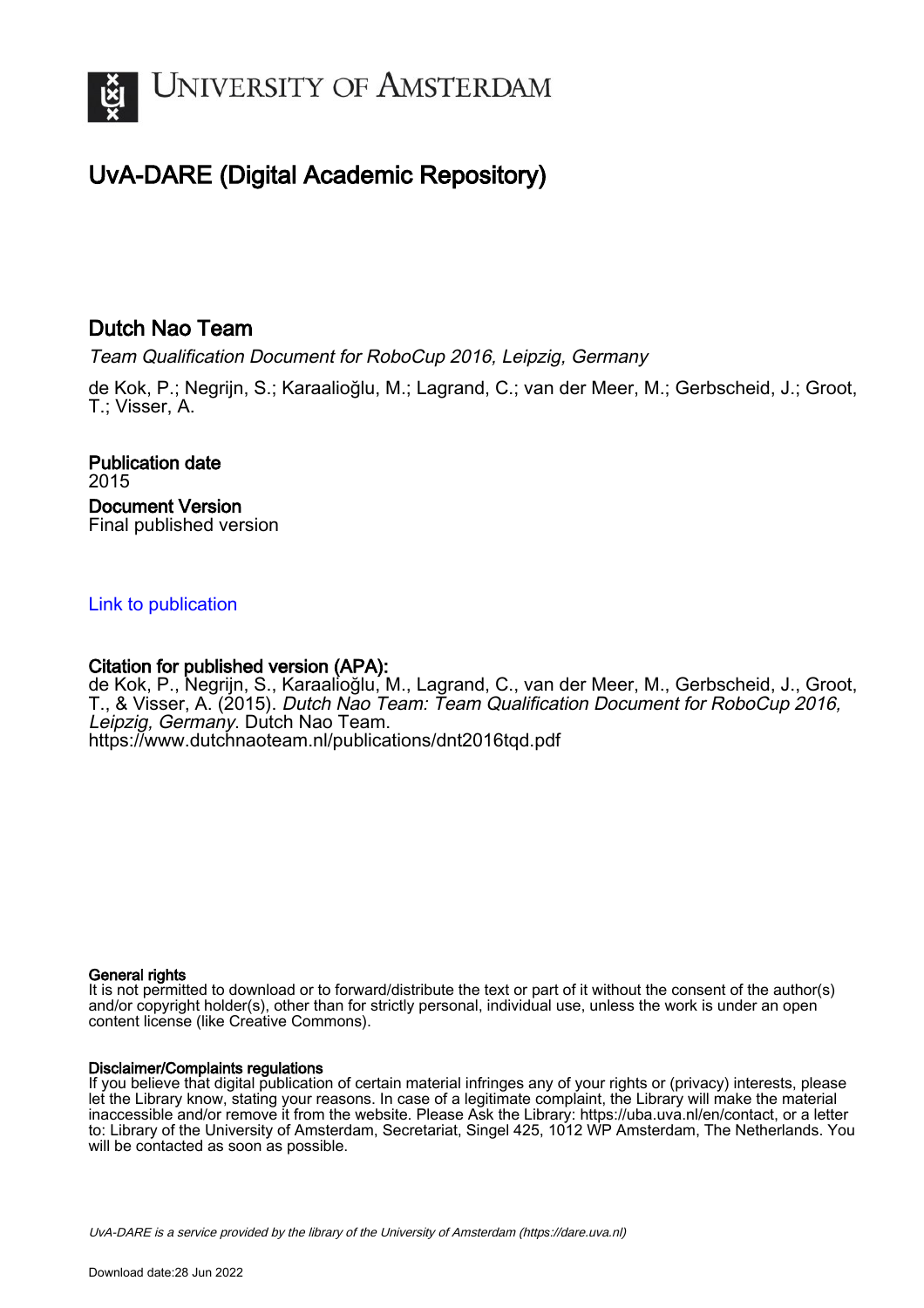# Team Qualification Document for RoboCup 2016 Leipzig, Germany Dutch Nao Team

<http://www.dutchnaoteam.nl>



Patrick de Kok, Sébastien Negrijn, Mustafa Karaalioğlu, Caitlin Lagrand, Michiel van der Meer, Jonathan Gerbscheid, Thomas Groot and Arnoud Visser December 1, 2015

# 1 Team Information

This is the qualification document for the Dutch Nao Team with Patrick de Kok as its team leader. The team consists of two master students, four bachelor students, one alumnus, and one staff member. The qualification video is available at our YouTube channel<sup>[1](#page-1-0)</sup>.

# 2 Robot Information

The Dutch Nao Team currently has access to a large number of robots. Our main team consists of those Nao robots stationed at the University of Amsterdam:

| — Bodies:                                     | - Heads:                     |  |
|-----------------------------------------------|------------------------------|--|
| • 2 H24 $v3 + s$<br>• 5 H21 $\mathrm{v3.3's}$ | $\bullet$ 3 v3+'s            |  |
| • 2 H24 $v4$ 's                               | $\bullet$ 7 v4's             |  |
| • 2 H24 $v5$ 's                               | $\bullet$ 2 v <sup>5's</sup> |  |

The team has also direct access to the Nao robots stationed at Universiteit Maastricht (3 v5's). For the future, there is only the intention to buy a Pepper robot from Aldebaran once they become available in Europe.

<span id="page-1-0"></span><sup>1</sup> <https://www.youtube.com/watch?v=kQlIMMRLfMI>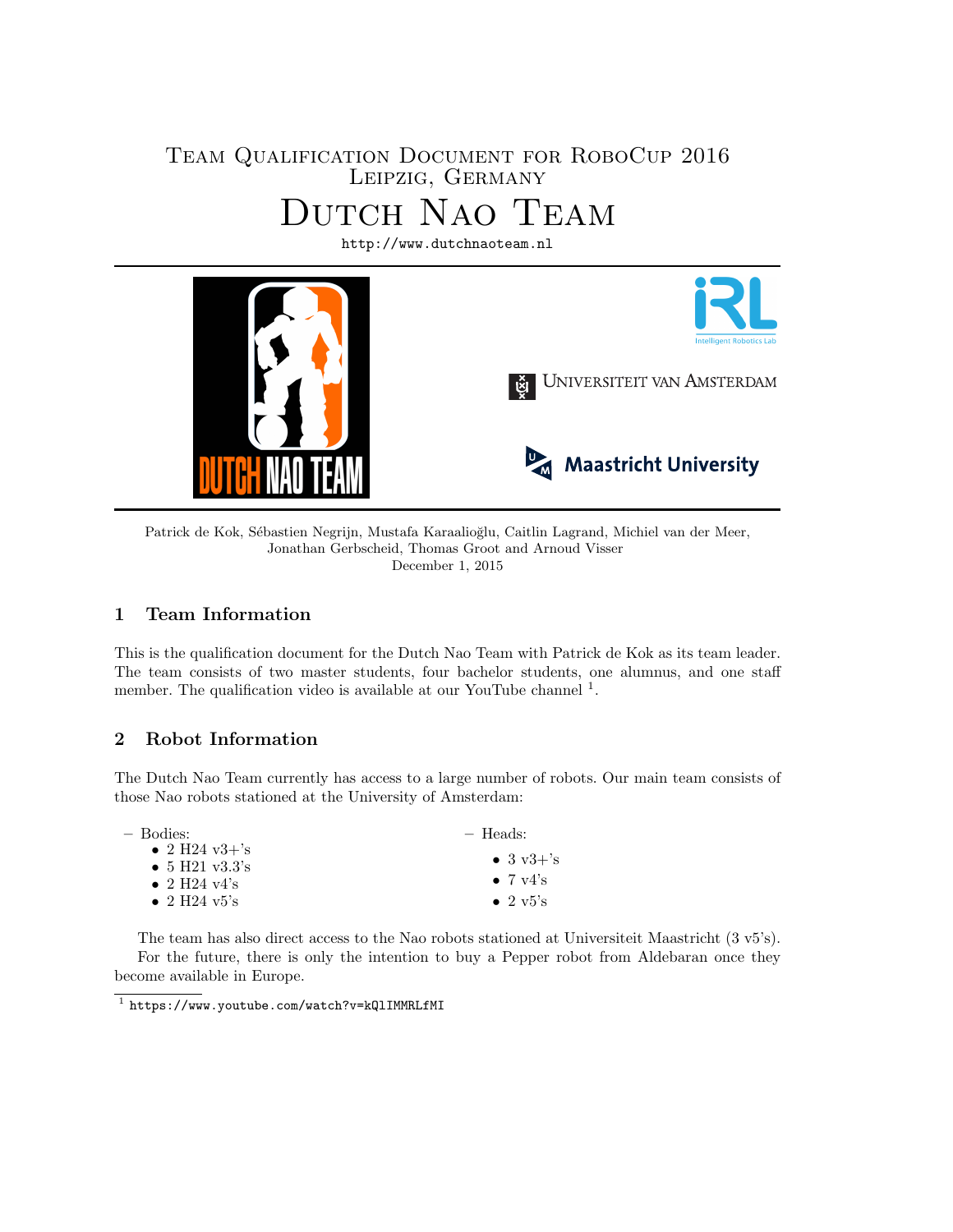## 3 Preference

The team prefers to compete in the following competitions, in order of preference:

- 1. Technical challenges
- 2. Indoor competition
- 3. Outdoor competition

As we have currently a small and inexperienced team, who has decided to start the development from scratch, we think we can better focus on smaller challenges. We do expect that our work will demonstrate good results which could be published when working on research questions with clear boundaries as defined in the technical challenges.

## 4 Code Usage

Before 2013, the team developed their code in Python. In 2013, the team switched to use Berlin United's code base (then called NaoTH). Because of the lack of documentation, the team decided to use to B-Human's framework in 2014 and 2015 during the soccer competitions. On this basis we were able to modify several modules, such as porting the walking engine to Nao v5 and modifying the goal detection to recognize white goals.

This summer, the Dutch Nao Team has decided to start from scratch while using ROS as basis. We think using ROS has many advantages over an SPL-specific framework:

- ROS is a more general-purpose framework than any SPL-specific framework. By using a framework with multiple fields of application, we hope to attract more students in our team, as they will learn to work with a system that they might use in other projects as well.
- Other projects at the Intelligent Robotics Lab, Amsterdam, are also based on ROS. We expect some form of "cross-pollination" between groups from the lab.
- By using a different approach than most teams, we hope to bring diversity in the league. The list of available ROS modules is large and still growing, and we think this will profit quick development, where we can easily test multiple ideas. Besides receiving from the ROS community, we can and will give back to the same community without any difficulty: because of the message passing architecture of ROS, it is straightforward to make a module available for other research groups.

We intend on isolating the most recent version of B-Human's motion engine and use it in our framework. This will be based on the bh-motion node written by UChile [\[1\]](#page-4-0). However, we will attempt to include the latest release of the motion engine, and implement it as a ROS nodelet, instead of a ROS node. ROS nodelets are "designed to provide a way to run multiple algorithms in the same process with zero copy transport between algorithms"[2](#page-2-0) , which allows the development advantages of a message passing architecture with the performance advantages of a blackboard architecture [\[2\]](#page-4-1). Especially with the Nao's Atom CPU, one does not want to run too many threads as there is only hardware support for two threads.

From the experience of previous teams [\[1,](#page-4-0)[3\]](#page-4-2) have chosen ROS as framework we realize that it will be difficult to get the same performance as teams with a dedicated framework, but we believe that a generic framework is the way ahead towards the goals of the RoboCup initiative.

<span id="page-2-0"></span> $^2$  <http://wiki.ros.org/nodelet>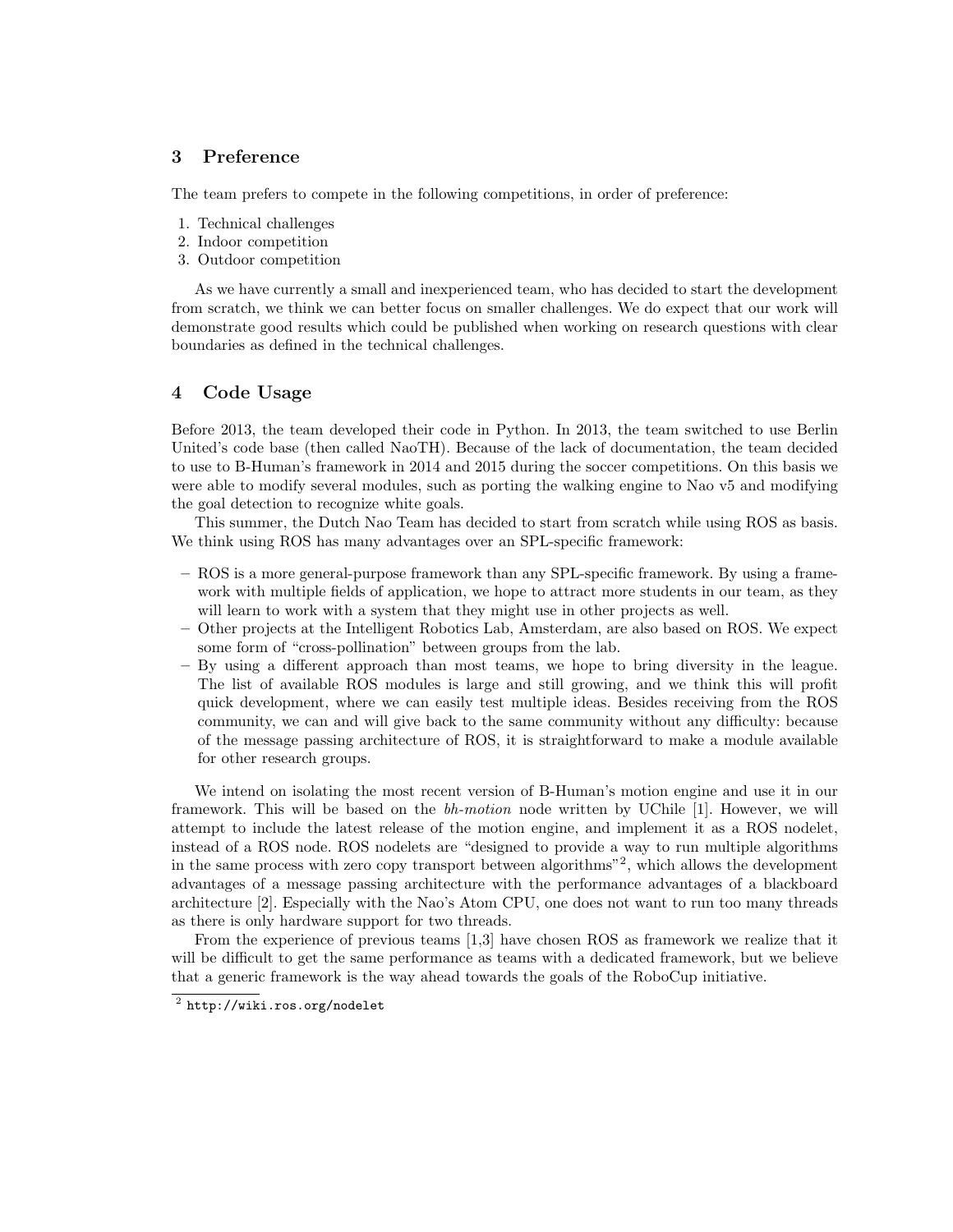## 5 Past History

The predecessor of the Dutch Nao Team was the Dutch Aibo Team [\[4\]](#page-4-3). The Dutch Nao Team debuted in the Standard Platform League (SPL) competition at the German Open 2010 [\[5\]](#page-4-4). Since their founding, the Dutch Nao Team has been qualified for the world cup competitions in Istanbul [\[6\]](#page-4-5), Mexico City [\[7\]](#page-5-0), Eindhoven [\[8\]](#page-5-1) and João Pessoa [\[9\]](#page-5-2). Besides the major RoboCup events, we have attended multiple GermanOpens, IranOpens, the Humanoid Soccer School 2013, the Mediterranean Open 2011 and the Colombia Robotics week.

As requested, results from 2013 onward are published. The results of the games at RoboCup Eindhoven 2013 have been presented in Table [1a.](#page-3-0) The team placed itself first in the initial pool, but got eliminated in the second, placing 16th in world ranking. The team did not participate in the technical challenges.

Table [1b](#page-3-0) shows the game scores for IranOpen 2013, 2014 and 2015. The scores during the IranOpen are not so representative for the potential of our team, because those games are mainly used to test the latest developments in preperation of the world championships.

<span id="page-3-0"></span>

|       |                                   |       | <b>Year Opponent</b> | <b>Score</b> |
|-------|-----------------------------------|-------|----------------------|--------------|
|       |                                   |       | 2013 SPQR            | 0:6          |
|       |                                   |       | Kouretes             | 2:0          |
|       | Round Opponent                    | Score | MRL                  | 0:2          |
| First | rUNSWift                          | 2:1   | 2014 Berlin United   | 0:1          |
|       | Mi-Pal                            | 1:0   | <b>HTWK</b> Leipzig  | 0:2          |
|       | Second Northern Bites             | 0:1   | MRL                  | 0:9          |
|       | <b>RoboEireann</b>                | 1:5   | DAInamite            | 0:0          |
|       | EdInferno                         | 0:2   | 2015 HTWK Leipzig    | 0:6          |
|       |                                   |       | MRL                  | 1:3          |
|       | (a) Game scores for RoboCup 2013. |       | ETH Z-Knipsers       | 3:2          |
|       |                                   |       | Berlin United        | 0:5          |

(b) Game scores for IranOpen competition.

Table 1: Game scores for the Dutch Nao Team in different competitions.

During RoboCup João Pessoa, the team only obtained 5 points for the technical challenges, as both on-site team members were struggling with symptoms of stomach infections. Three bachelor theses [\[10,](#page-5-3)[11](#page-5-4)[,12\]](#page-5-5) were published on the research questions of the technical challenges of 2014. The Dutch Nao Team had not enough funding to respond to the call for applications for participation for RoboCup Hefei 2015.

The Dutch Nao Team will come well prepared to the competition in Leipzig; in December 2015 the Dutch Nao Team will visit Techfest in Mumbai<sup>[3](#page-3-1)</sup>, in January 2016 the team will visit the Shaastra event in Chennai<sup>[4](#page-3-2)</sup>, followed in March 2016 by the RoboCup European Open in Eindhoven<sup>[5](#page-3-3)</sup> and in April 2016 by the RoboCup IranOpen in Tehran.

<span id="page-3-1"></span> $^3$  <http://www.techfest.org/>

<span id="page-3-2"></span> $^4$  <http://www.shaastra.org/>

<span id="page-3-3"></span> $^5$  <http://www.robocupeuropeanopen.org/en>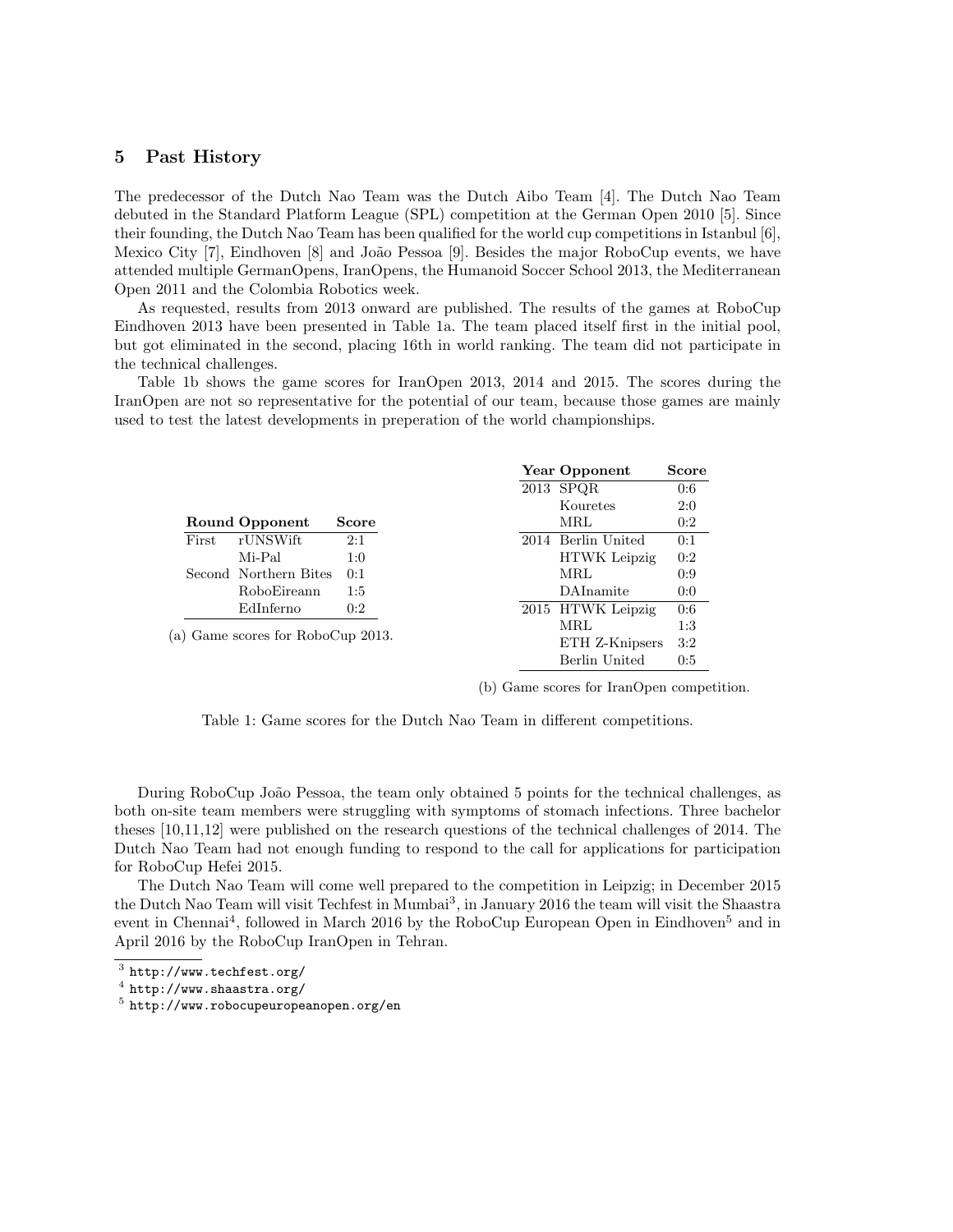## 6 Impact

The Dutch Nao Team has published in the period since 2013 five conference papers [\[13,](#page-5-6)[14,](#page-5-7)[15,](#page-5-8)[16,](#page-5-9)[17\]](#page-5-10), a master thesis [\[18\]](#page-5-11), four bachelor theses [\[19,](#page-5-12)[10,](#page-5-3)[11,](#page-5-4)[12\]](#page-5-5) and a number of project reports [\[20,](#page-5-13)[21,](#page-5-14)[22\]](#page-5-15). In the same period the Intelligent Robotics Lab was initiated. In 2013 a white paper was published with a vision about the historical and future impact of the Intelligent Robotics Lab [\[23\]](#page-5-16). This impact is not only in Development & Education, but just as important is Outreach & Public Awareness. The document gives an overview of media appearances, demonstrations, workshops, courses, internships and summer schools given in the years 2012–2013.

Recently the Intelligent Robotics Lab has evolved in a platform to preserve the robotics research from the Intelligent Autonomous Systems group and as initiation point in the cooperation with the robotics research from the Computational Intelligence Group. In the archive<sup>[6](#page-4-6)</sup> papers and articles from 1994 onward can be found.

The Dutch Nao Team is not the only team of the Intelligent Robotics Lab; students and experience are shared with teams participating in the RoCKIn@Work camp [\[24\]](#page-5-17), the HumaBot competition [\[25\]](#page-5-18) and the RoboCup@Rescue [\[26\]](#page-5-19).

#### 7 Other

The Dutch Nao Team will be host of the Standard Platform League during the RoboCup European Open 2016. The venue will be the Evoluon in Eindhoven and the intention is to have two fields to enable a competition with at least 8 European SPL-teams.

The Dutch Nao Team has received a grant from the RoboCup Federation to further enhance the integration of ROS and NaoQI at the Aldebaran Atelier Paris. This would enable to facilitate development of ROS-modules for the whole Robotics community.

#### References

- <span id="page-4-0"></span>1. Forero, L., Yáñez, J., Ruiz-del Solar, J.: Integration of the ros framework in soccer robotics: The nao case. In Behnke, S., Veloso, M., Visser, A., Xiong, R., eds.: RoboCup 2013: Robot World Cup XVII. Volume 8371 of Lecture Notes in Computer Science. Springer Berlin Heidelberg (2014) 664–671
- <span id="page-4-1"></span>2. Mamantov, E., Silver, W., Dawson, W., Chown, E.: Robograms: A lightweight message passing architecture for robocup soccer. In Bianchi, R.A.C., Akin, H.L., Ramamoorthy, S., Sugiura, K., eds.: RoboCup 2014: Robot World Cup XVIII. Volume 8992 of Lecture Notes in Computer Science. Springer International Publishing (2015) 306–317
- <span id="page-4-2"></span>3. Heintz, F., Löfgren, F., Tiger, M., Häger, G., Dybeck, J., Holmquist, K., Haglund, T., Felsberg, M.: Linköping humanoids. Team description paper for the 19th RoboCup International Competition, June 2015, Hefei, China (July 2015)
- <span id="page-4-3"></span>4. Oomes, S., Jonker, P., Poel, M., Visser, A., Wiering, M.: Dutch aibo team at robocup 2004. In: Proceedings CD of the 8th RoboCup International Symposiums. (July 2004)
- <span id="page-4-4"></span>5. Visser, A., Iepsma, R., van Bellen, M., Gupta, R.K., Khalesi, B.: Dutch Nao Team - Team Description Paper - Standard Platform League - German Open 2010 (January 2010)
- <span id="page-4-5"></span>6. Verschoor, C., ten Velthuis, D., Wiggers, A., Cabot, M., Keune, A., Nugteren, S., van Egmond, H., van der Molen, H., Rozeboom, R., Becht, I., de Jonge, M., Pronk, R., Kooijman, C., Visser, A.: Dutch Nao Team – Team Description for RoboCup 2011 - Istanbul. In: Proceedings CD of the 15th RoboCup Symposium. (January 2011)

<span id="page-4-6"></span> $^6$  [http://www.intelligentroboticslab.nl/articles\\_papers/](http://www.intelligentroboticslab.nl/articles_papers/)